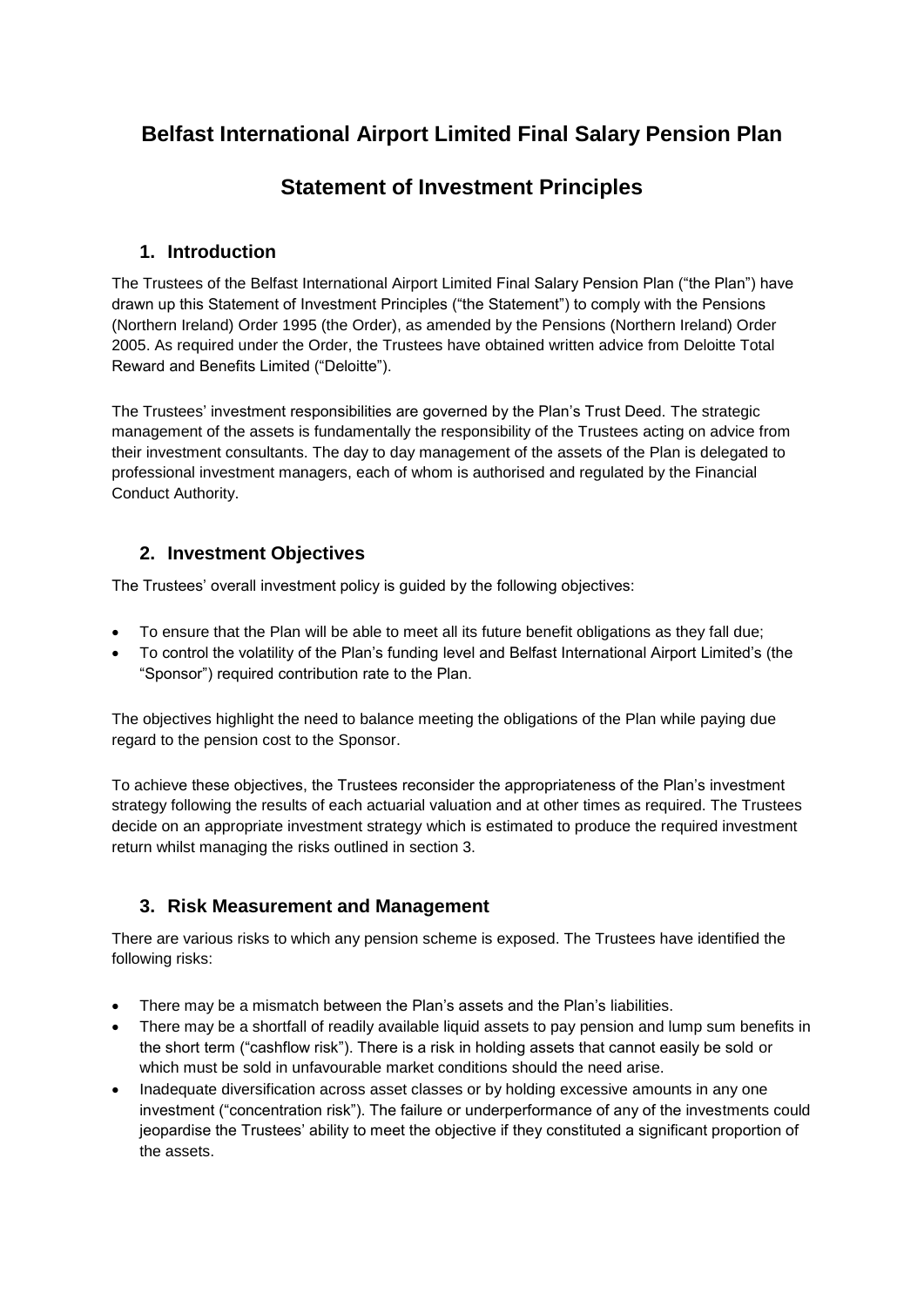- Exposures to exchange rate movements when investing in overseas assets as all liabilities are in sterling ("currency risk").
- The impact of changes in market gilt and corporate bond yields on the value of the Plan's assets relative to the present value of the Plan's liabilities ("interest rate risk").
- The impact of changes to inflation expectations on the expected size of the Plan's future liability cashflows and the present value of the Plan's liabilities ("inflation risk").
- The possibility of failure of the Sponsor.
- Stock market failure. This is considered as a "catastrophe risk" that any pension scheme investing in the real economy accepts as an exposure. It is not practical to mitigate this risk at an acceptable cost.

The Trustees have implemented the following measures to manage the risks associated with the investments:

- The Plan's asset allocation will be reviewed periodically by the Trustees and their advisors to assess whether it remains appropriate for managing the risks listed above. The impact of these risks on the level and volatility of the Plan's funding level and the Sponsor's contribution rate is taken into consideration.
- The current strategy is diversified across various asset classes and within equities, across different regions.
- The agreements with the investment managers include guidelines which, among other things, are designed to ensure that only suitable investments are held by the Plan in the light of the objectives set by the Trustees. The terms of the agreements do not allow the investment managers to take or omit to take any action which, to their knowledge, would prejudice the tax status of the Plan.
- The Trustees have incorporated an affordable amount of interest rate hedging and inflation hedging into the current investment strategy.
- The majority of the Plan's allocation to overseas equities is currency hedged.
- In terms of investment manager risk, the Trustees have a preference for passive management, only appointing active managers when investing in asset classes where manager skill is expected to add value.

The Trustees recognise that, as the Plan is invested in a range of pooled funds, there is limited scope to influence the controls and restrictions used in the management of the underlying assets and acknowledge that derivatives may be used by the manager within the funds. Similarly, the Trustees recognise that BlackRock will undertake stock lending within its passive funds to enhance the overall return of the funds.

### **4. Investment Strategy**

The Trustees consider the appropriateness of the Plan's investment strategy following the results of each actuarial valuation and at other times as required. The Trustees carried out a formal review of the Plan's investment strategy in May 2013 ahead of the transfer out of members resulting from the sale of Cardiff International Airport. On advice from their investment consultant, Deloitte, and having consulted the Sponsor, the Trustees agreed to implement the following investment strategy.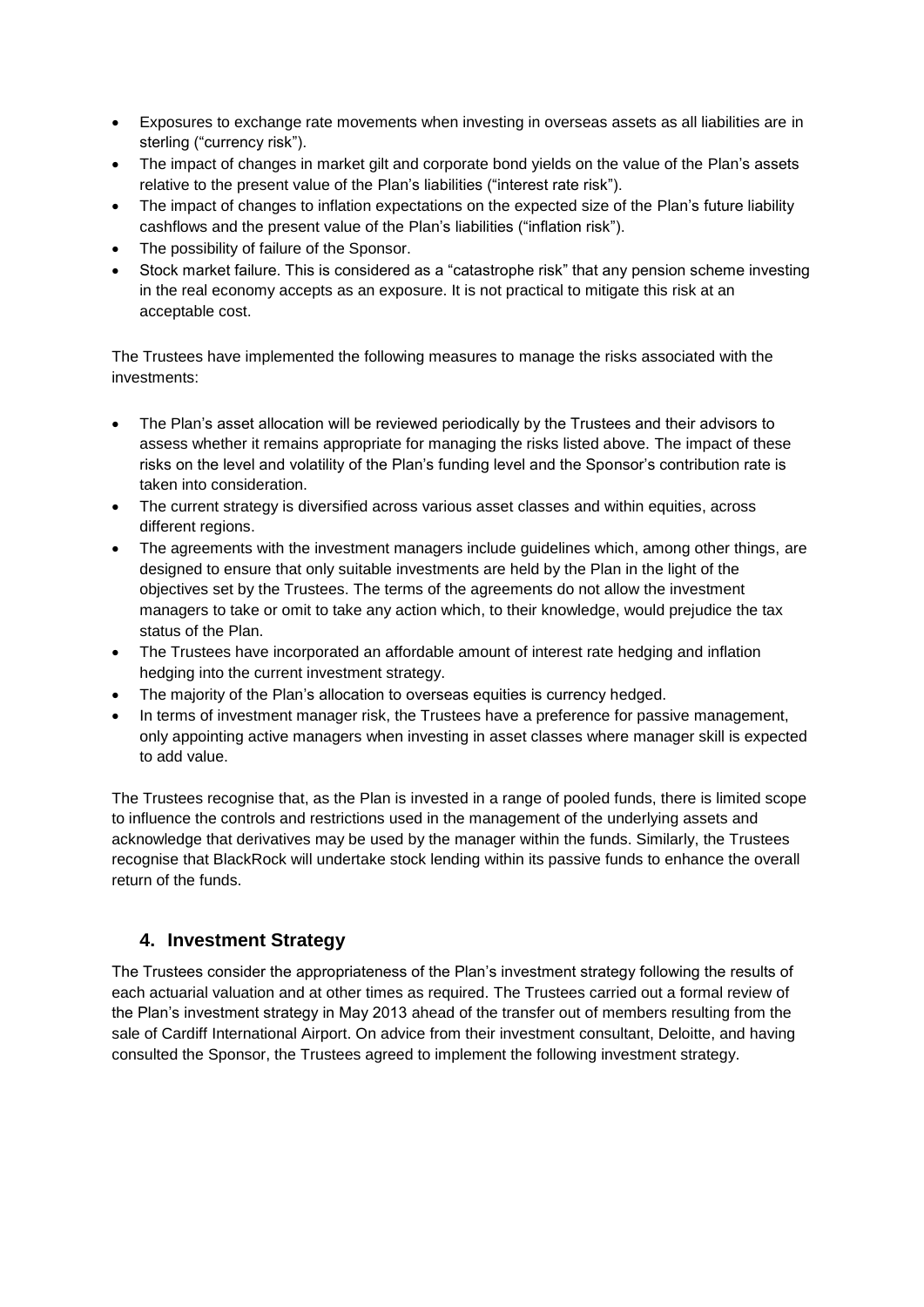| <b>Asset class</b>                   | <b>Strategy</b> |
|--------------------------------------|-----------------|
| <b>Global Equities</b>               | 50%             |
| <b>Index-Linked Government Bonds</b> | 22%             |
| <b>Conventional Government Bonds</b> | 17%             |
| Corporate Bonds                      |                 |
| Property                             | 5%              |
| Multi-Strategy Fund (Hedge Funds)    | 6%              |
| <b>Total</b>                         | 100%            |

The investment strategy uses equities as the main source of return, but includes a small allocation to illiquid investments to incorporate a degree of diversification and to provide access to an illiquidity premium. The strategy also includes an element of interest rate hedging of the Plan's liabilities through an investment in corporate bonds and some inflation hedging through an investment in indexlinked government bonds.

### **5. Manager Structure**

### **5.1. Investment Managers**

The day to day management of the assets is the responsibility of the appointed investment managers. The current investment policy has the assets invested in a range of authorised unit trusts and other pooled investment vehicles managed by Schroders Investment Management Limited ("Schroders") and BlackRock Advisors (UK) Limited ("BlackRock"). Each of the investment managers is authorised and regulated by the Financial Conduct Authority. As required by the Financial Services & Markets Act, the Trustees entered into signed Agreements with both managers. These Agreements provide important protections for the Plan itself and for the Trustees. They also set out the terms on which the assets are managed; the investment briefs, guidelines and restrictions under which the investment managers work. Copies of the Agreements are available for inspection from the Trustees.

The table below summarises the strategic split of the Plan's assets between asset classes and the two different investment managers according to the current investment policy.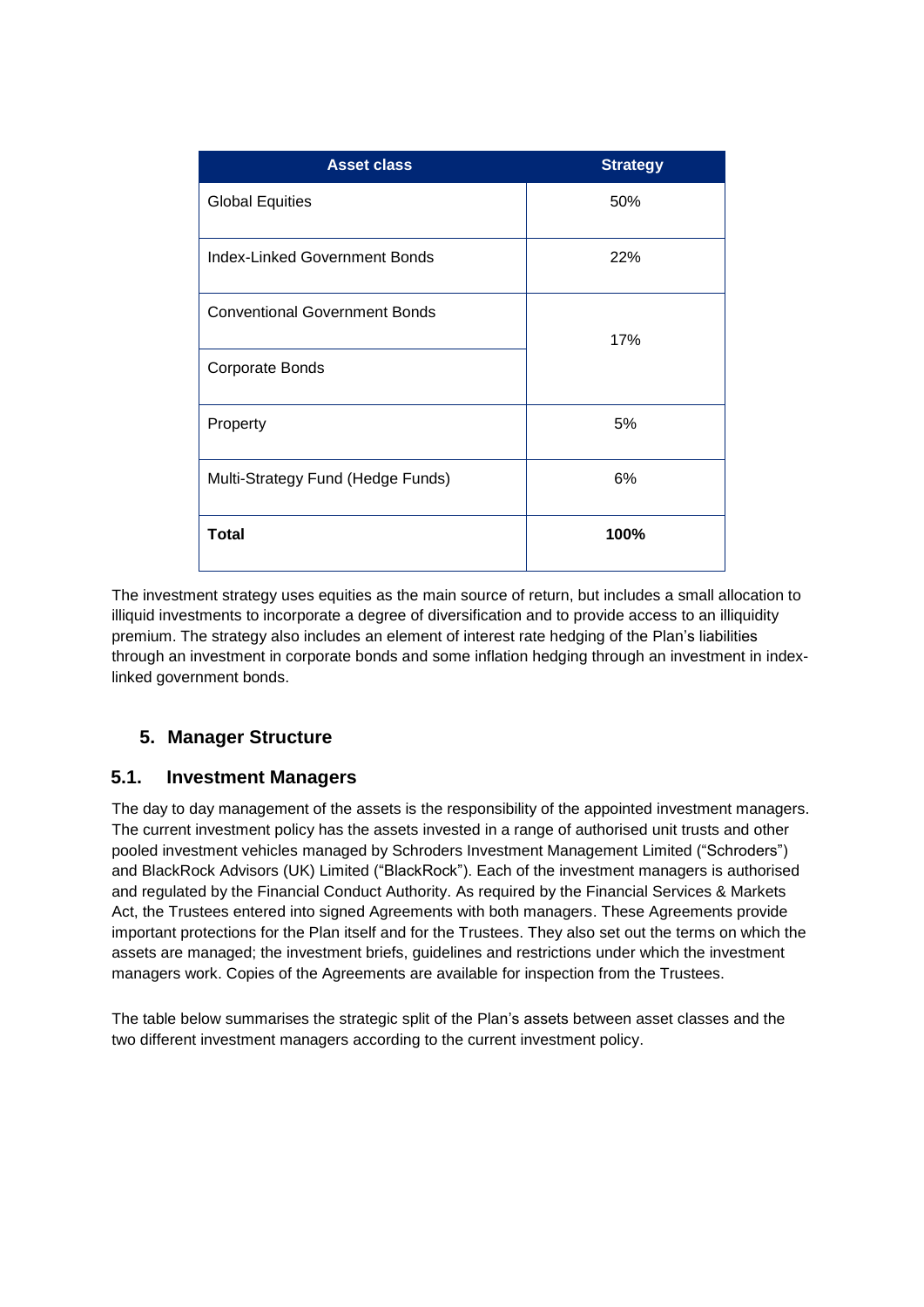| <b>Investment Manager</b>               | <b>Allocation</b> |
|-----------------------------------------|-------------------|
| <b>BlackRock</b>                        | 83%               |
| <b>Global Equities</b>                  | 50%               |
| <b>Index Linked Government Bonds</b>    | 22%               |
| Multi-Strategy (Hedge Funds)            | 6%                |
| Corporate Bonds                         | 5%                |
| <b>Schroders</b>                        | 17%               |
| <b>Bonds (Corporate and Government)</b> | 12%               |
| Property                                | 5%                |
| Total                                   | 100%              |

In selecting investment managers the Trustees take all reasonable steps to satisfy themselves that the relevant parties have the appropriate knowledge and experience for managing the Plan's investments and that they are carrying out their work competently and complying with the relevant pensions and investment regulations.

The custody of the underlying assets is undertaken by professional custodians, appointed by the relevant fund managers.

The total assets are sub-divided into 4 portfolios which are outlined below. The Trustees will review the split across the four sub portfolios and the overall asset mix at least annually.

#### **a) BlackRock Main Portfolio** (77% of Plan assets)

| <b>Fund</b>                                                           | <b>Benchmark</b> | <b>Control</b><br>ranges | <b>Benchmark index</b>                                                                                  |
|-----------------------------------------------------------------------|------------------|--------------------------|---------------------------------------------------------------------------------------------------------|
| Aquila Life (30:70) Currency<br><b>Hedged Global Equity Fund</b>      | 62.0%            | $+/-5.0\%$               | 30% FTSE All-Share Index<br>60% FTSE All-World Developed ex-UK Index<br>10% MSCI Emerging Markets Index |
| <b>BlackRock Institutional Bond</b><br>Fund All Stocks Corporate Bond | $8.0\%$          | $+/-2.0%$                | Merrill Lynch Eurosterling Index                                                                        |
| Aquila Life All Stocks UK Index-<br>Linked Gilt Index Fund            | 30.0%            | $+/-3.0\%$               | FTSE UK Gilts Index-Linked All Stocks Index                                                             |
| Total                                                                 | 100.0%           |                          |                                                                                                         |

The Aquila Life (30:70) Currency Hedged Global Equity Fund and the Aquila Life All Stocks UK Index-Linked Gilt Index Fund are both passively managed and have the performance objective to achieve a return consistent with the return of their respective benchmarks.

The All Stocks Corporate Bond Fund has the performance objective to outperform the benchmark return by 0.75% p.a. on a rolling 3 year basis.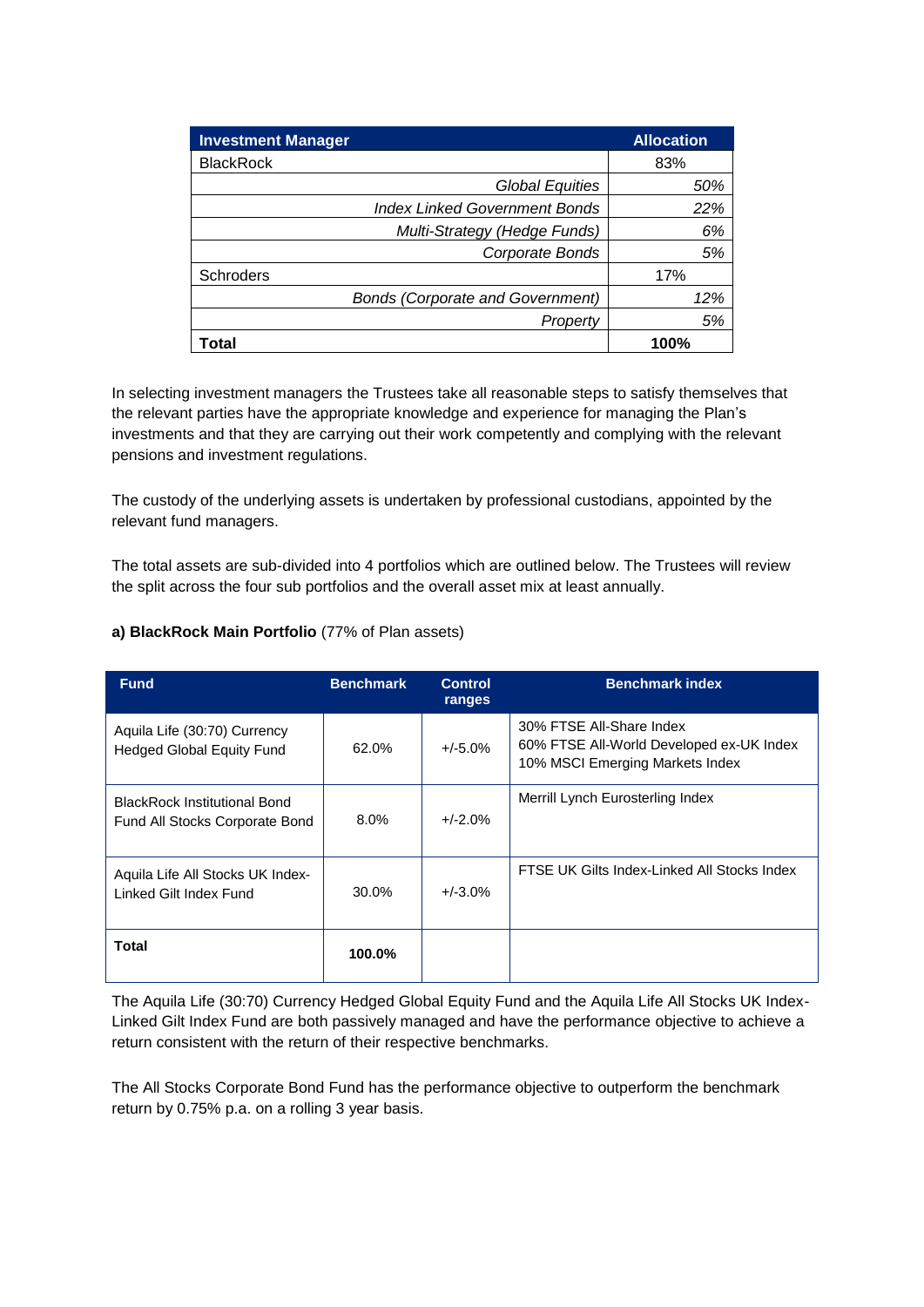BlackRock aims to review the Main Portfolio on a monthly basis and to rebalance it on the next available dealing day if the value of the Plan's holdings fall outside the control ranges set out in the table above.

#### **b) BlackRock Alternatives Portfolio** (6% of Plan assets)

| <b>Fund</b>         | <b>Benchmark</b> | <b>Control</b><br>ranges | <b>Benchmark index</b>             |
|---------------------|------------------|--------------------------|------------------------------------|
| Multi-Strategy Fund | 100.0%           | $\overline{\phantom{a}}$ | Citigroup 3 month sterling deposit |
| <b>Total</b>        | 100.0%           |                          |                                    |

The performance objective of the Fund is to deliver double digit returns on a net of fees basis, with a 5-7% risk level.

BlackRock has no obligation to rebalance between the Main Portfolio and the Alternatives Portfolio.

#### **c) Schroders Bond Portfolio** (12% of Plan assets)

| <b>Fund</b>                               | <b>Benchmark</b> | <b>Control</b><br>ranges | <b>Benchmark index</b>                               |
|-------------------------------------------|------------------|--------------------------|------------------------------------------------------|
| <b>Sterling Broad Market Bond</b><br>Fund | 74.0%            | $+/-2.0%$                | 50% iBoxx GBP Gilts TR<br>50% iBoxx GBP Non-Gilts TR |
| Absolute Return Bond Fund                 | 26.0%            | $+/-2.0%$                | 3 month LIBOR                                        |
| <b>Total</b>                              | 100.0%           |                          |                                                      |

The Sterling Broad Market Bond Fund aims to outperform the benchmark by 1.25% p.a. on a gross of fees basis over rolling 3 year periods.

The Absolute Return Bond Fund aims to achieve a positive return over rolling 12 month periods, in all market conditions.

#### **d) Schroders Property Portfolio** (5% of Plan assets)

| <b>Fund</b>      | <b>Benchmark</b> | <b>Control</b><br>ranges | <b>Benchmark index</b>                                                                              |
|------------------|------------------|--------------------------|-----------------------------------------------------------------------------------------------------|
| UK Property Fund | 100.0%           |                          | AREF/IPD UK Quarterly Property Fund Index -<br>All Balanced Property Fund Index Weighted<br>Average |
| <b>Total</b>     | 100.0%           |                          |                                                                                                     |

The performance objective of the Fund is to outperform the benchmark by 0.5% p.a. on a net of fees basis over rolling 3 year periods.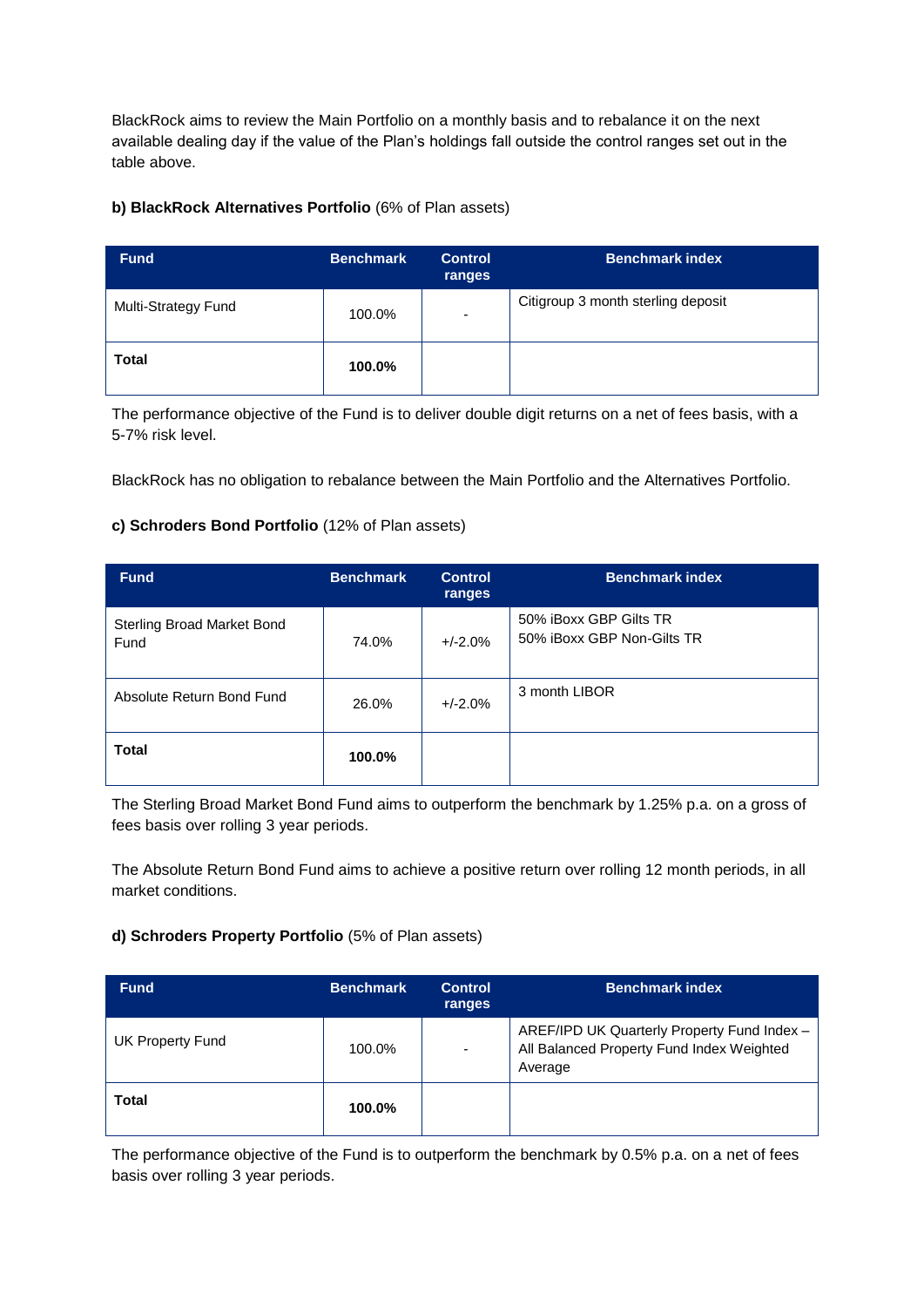### **5.2. Investment Manager Fees**

The table below summarises the investment manager fees payable in respect of the Plan's investments.

#### **BlackRock:**

| <b>Mandate</b>                                                        | <b>Fee structure</b>                                                                             |
|-----------------------------------------------------------------------|--------------------------------------------------------------------------------------------------|
| Aquila Life (30:70) Currency Hedged Global<br><b>Equity Fund</b>      | On first £15 million: 0.22% p.a.<br>On next £85 million: 0.13% p.a.<br>Thereafter: 0.10% p.a.    |
| Aquila Life All Stocks UK Index-Linked Gilt<br>Index Fund             | On first £15 million: $0.08\%$ p.a.<br>On next £85 million: 0.04% p.a.<br>Thereafter: 0.03% p.a. |
| <b>BlackRock Institutional Bond Fund All Stocks</b><br>Corporate Bond | On first £10 million: 0.35% p.a.<br>On next £20 million: 0.20% p.a.<br>Thereafter: 0.125% p.a.   |
| BlackRock Multi-Strategy (Sterling) Fund                              | Management fee: 1.00% p.a.<br>Performance fee: 24.00% p.a.                                       |

The fees are subject to a minimum fee of £15,000 p.a. calculated in arrears at the end of each calendar quarter. If a quarter of the minimum fee is greater than the fee due for the quarter then the Plan will be liable to pay the shortfall.

#### **Schroders:**

| <b>Mandate</b>                  | <b>Fee structure</b> |
|---------------------------------|----------------------|
| Sterling Broad Market Bond Fund | 0.31% p.a.           |
| Absolute Return Bond Fund       | 1.14% p.a.           |
| <b>UK Property Fund</b>         | $0.60\%$ p.a.        |

### **6. Cashflow Management**

Any new money received into the Plan is to be invested in the BlackRock Main portfolio. Similarly, any net disinvestments required will be taken from the BlackRock Main Portfolio.

The Trustees will review the allocation across the sub-portfolios from time to time and consider whether the investment/disinvestment policy as set out above remains relevant.

## **7. Policy on Environment, Social and Governance (ESG) factors and Stewardship**

The Investment Manager (BlackRock) is responsible for managing the Scheme's investments in accordance with the management agreements in place with the Trustees. The Trustees have requested that the Investment Manager has the financial interests of the Scheme members as their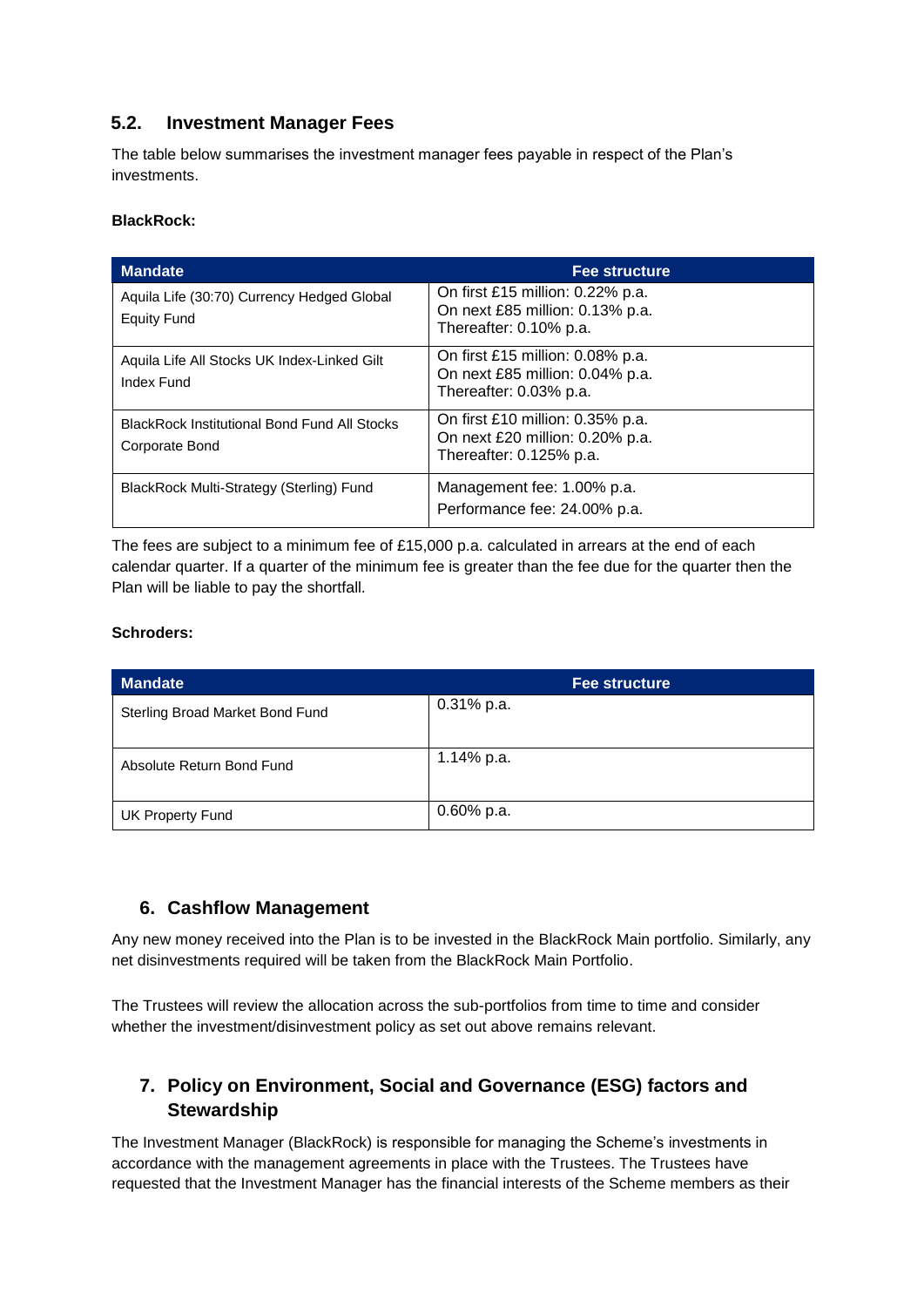first priority when choosing investments and the Trustees have delegated the responsibility for the exercise of all rights (including voting rights) attaching to the investments to the Investment Manager.

The Trustees acknowledge that certain ESG factors are financially material and may therefore influence the risk and return characteristics of the Scheme's investments and the likelihood that the Scheme's objectives will be achieved. To confirm, no consideration has been given to non-financial considerations, nor has the Scheme's membership been consulted on such issues.

As part of the selection, retention and realisation of the Scheme's investments, the Trustees, in consultation with their investment advisor, have reviewed the ESG and stewardship policies of the Investment Manager and are comfortable that these policies are consistent with their views. In particular, the Trustees note the following:

- The Investment Manager has clear views on ESG factors and stewardship which are clearly articulated in formal policies on these issues.
- The Scheme's investments are predominantly passively managed where the Investment Manager is restricted in the choice of underlying assets to invest in. As such, stewardship is of primary importance in ensuring that financially material ESG factors are given appropriate consideration.
- The Trustees note that the Investment Manager has clear stewardship policies that aim to influence the ESG practices of the companies it invests in and the Investment Manager has demonstrated how it acts on these policies. For example, the Investment Manager has voted on company proposals covering climate risk, political donations, gender diversity on company boards, board independence issues and remuneration policies.
- The Investment Manager regularly publishes detailed results of how its stewardship policies are enacted in practice and the Trustees expect the Investment Manager to provide regular updates on how they exercise those rights, including how often the Investment Manager votes against company proposals.

The Trustees will keep its investments under review, and should it feel that the Investment Manager no longer acts in accordance with its views on ESG, the Trustee will take the following steps:

- engage with the Investment Manager in the first instance, in an attempt to influence their policies on ESG and stewardship; and
- if necessary, look to appoint a replacement investment manager or managers that are more closely aligned with the Trustees' policies and views.

These statements are made noting that the Scheme's assets are invested in pooled funds and as such, the Trustees are restricted in their ability to directly influence its Investment Manager on the ESG policies and practices of the companies in which the pooled funds invest

## **8.** .**Additional Voluntary Contributions (AVCs)**

The Plan provides members with a facility to pay AVCs to enhance their benefits at retirement. Members are offered a range of funds in which to invest their AVC payments. The Trustees' objective is to provide a range of funds which will provide a suitable long term return for members, consistent with members' reasonable expectations, which are held separately from the rest of the assets of the Plan.